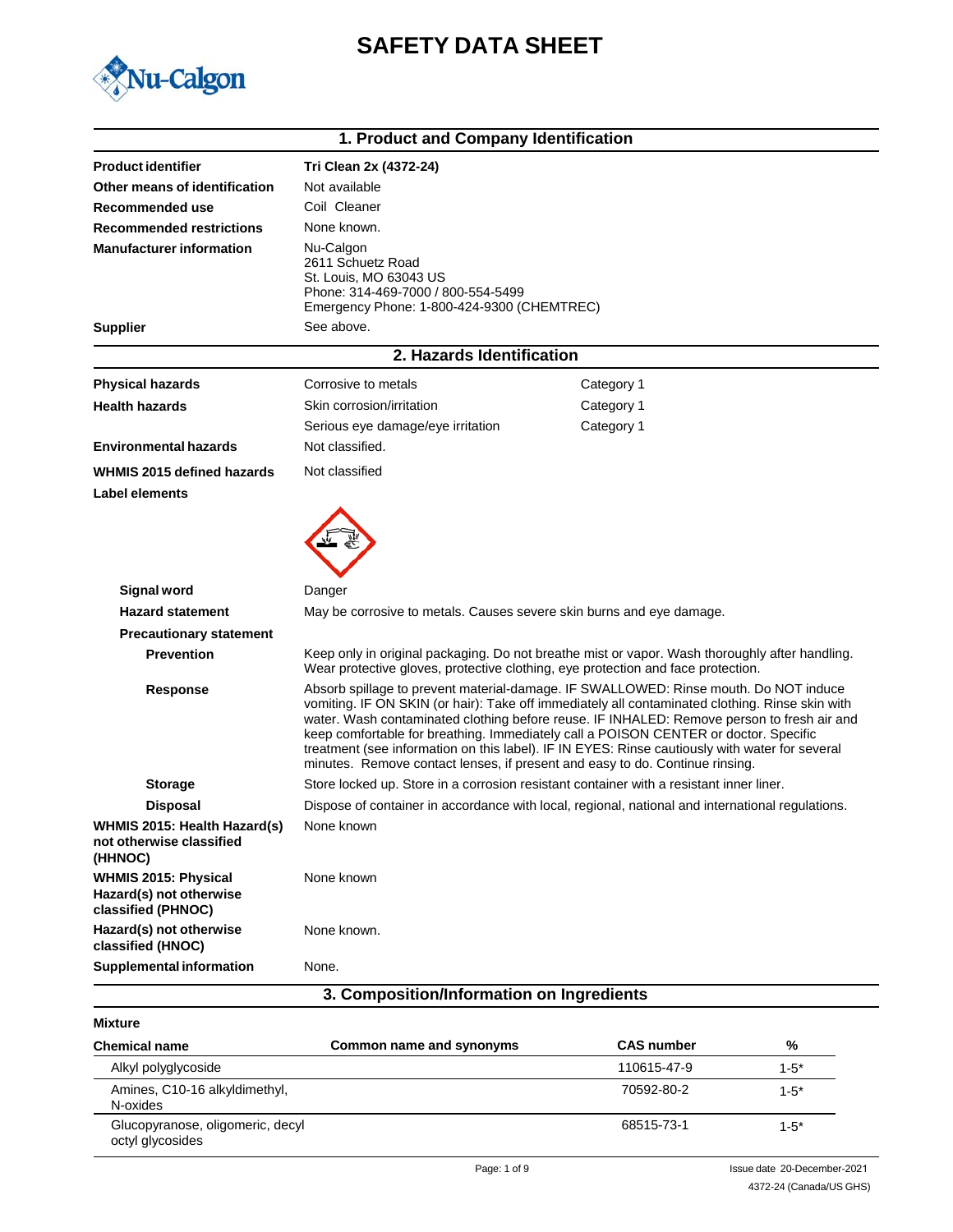| <b>Chemical name</b>                                                         | Common name and synonyms                                                                                                                                                                                                                                                                                                                                                                                                                                             | <b>CAS number</b> | %          |
|------------------------------------------------------------------------------|----------------------------------------------------------------------------------------------------------------------------------------------------------------------------------------------------------------------------------------------------------------------------------------------------------------------------------------------------------------------------------------------------------------------------------------------------------------------|-------------------|------------|
| Potassium carbonate                                                          |                                                                                                                                                                                                                                                                                                                                                                                                                                                                      | 584-08-7          | $1 - 5*$   |
| Potassium hydroxide                                                          |                                                                                                                                                                                                                                                                                                                                                                                                                                                                      | 1310-58-3         | $5 - 10*$  |
| Silicic acid, sodium salt                                                    |                                                                                                                                                                                                                                                                                                                                                                                                                                                                      | 1344-09-8         | $5 - 10^*$ |
|                                                                              | All concentrations are in percent by weight unless ingredient is a gas. Gas concentrations are in percent by volume.                                                                                                                                                                                                                                                                                                                                                 |                   |            |
| <b>Composition comments</b>                                                  | US GHS: The exact percentage (concentration) of composition has been withheld as a trade<br>secret in accordance with paragraph (i) of §1910.1200.<br>*CANADA GHS: The exact percentage (concentration) of composition has been withheld as a<br>trade secret.                                                                                                                                                                                                       |                   |            |
|                                                                              | 4. First Aid Measures                                                                                                                                                                                                                                                                                                                                                                                                                                                |                   |            |
| <b>Inhalation</b>                                                            | IF INHALED: Remove person to fresh air and keep comfortable for breathing. Immediately call a<br>POISON CENTER or doctor.                                                                                                                                                                                                                                                                                                                                            |                   |            |
| <b>Skin contact</b>                                                          | IF ON SKIN (or hair): Take off immediately all contaminated clothing. Rinse skin with water.<br>Immediately call a POISON CENTER or doctor. Specific treatment (see information on this label).<br>Wash contaminated clothing before reuse.                                                                                                                                                                                                                          |                   |            |
| Eye contact                                                                  | IF IN EYES: Rinse cautiously with water for several minutes. Remove contact lenses, if present<br>and easy to do. Continue rinsing. Immediately call a POISON CENTER or doctor.                                                                                                                                                                                                                                                                                      |                   |            |
| Ingestion                                                                    | IF SWALLOWED: Rinse mouth. Do NOT induce vomiting. Immediately call a POISON CENTER or<br>doctor.                                                                                                                                                                                                                                                                                                                                                                    |                   |            |
| <b>Most important</b><br>symptoms/effects, acute and<br>delayed              | Burning pain and severe corrosive skin damage. Causes serious eye damage. Symptoms may<br>include stinging, tearing, redness, swelling, and blurred vision. Permanent eye damage including<br>blindness could result.                                                                                                                                                                                                                                                |                   |            |
| Indication of immediate<br>medical attention and special<br>treatment needed | Provide general supportive measures and treat symptomatically.                                                                                                                                                                                                                                                                                                                                                                                                       |                   |            |
| <b>General information</b>                                                   | If you feel unwell, seek medical advice (show the label where possible). Ensure that medical<br>personnel are aware of the material(s) involved and take precautions to protect themselves. Show<br>this safety data sheet to the doctor in attendance. Avoid contact with eyes and skin. Wear rubber<br>gloves and chemical splash goggles. Keep out of reach of children.                                                                                          |                   |            |
|                                                                              | 5. Fire Fighting Measures                                                                                                                                                                                                                                                                                                                                                                                                                                            |                   |            |
| Suitable extinguishing media                                                 | Foam. Carbon dioxide. Dry chemical.                                                                                                                                                                                                                                                                                                                                                                                                                                  |                   |            |
| Unsuitable extinguishing<br>media                                            | Do not use water jet as an extinguisher, as this will spread the fire.                                                                                                                                                                                                                                                                                                                                                                                               |                   |            |
| Specific hazards arising from<br>the chemical                                | Firefighters should wear a self-contained breathing apparatus.                                                                                                                                                                                                                                                                                                                                                                                                       |                   |            |
| Special protective equipment<br>and precautions for firefighters             | Firefighters should wear full protective clothing including self-contained breathing apparatus.                                                                                                                                                                                                                                                                                                                                                                      |                   |            |
| <b>Fire-fighting</b><br>equipment/instructions                               | Move containers from fire area if you can do so without risk.                                                                                                                                                                                                                                                                                                                                                                                                        |                   |            |
| <b>Specific methods</b>                                                      | Use standard firefighting procedures and consider the hazards of other involved materials.                                                                                                                                                                                                                                                                                                                                                                           |                   |            |
| <b>Hazardous combustion</b><br>products                                      | May include and are not limited to: Oxides of carbon. Oxides of nitrogen.                                                                                                                                                                                                                                                                                                                                                                                            |                   |            |
| <b>6. Accidental Release Measures</b>                                        |                                                                                                                                                                                                                                                                                                                                                                                                                                                                      |                   |            |
| Personal precautions,<br>protective equipment and<br>emergency procedures    | Keep unnecessary personnel away. Keep people away from and upwind of spill/leak. Wear<br>appropriate protective equipment and clothing during clean-up. Do not breathe mist or vapor. Do<br>not touch damaged containers or spilled material unless wearing appropriate protective clothing.<br>Ensure adequate ventilation. Local authorities should be advised if significant spillages cannot be<br>contained. For personal protection, see section 8 of the SDS. |                   |            |
| <b>Methods and materials for</b><br>containment and cleaning up              | Stop leak if you can do so without risk. Prevent entry into waterways, sewer, basements or<br>confined areas.                                                                                                                                                                                                                                                                                                                                                        |                   |            |
|                                                                              | Large Spills: Dike the spilled material, where this is possible. Cover with plastic sheet to prevent<br>spreading. Absorb spillage to prevent material damage. Use a non-combustible material like<br>vermiculite, sand or earth to soak up the product and place into a container for later disposal.<br>Following product recovery, flush area with water.                                                                                                         |                   |            |
|                                                                              | Small Spills: Wipe up with absorbent material (e.g. cloth, fleece). Clean surface thoroughly to<br>remove residual contamination.                                                                                                                                                                                                                                                                                                                                    |                   |            |
|                                                                              | Never return spills to original containers for re-use. For waste disposal, see section 13 of the SDS.                                                                                                                                                                                                                                                                                                                                                                |                   |            |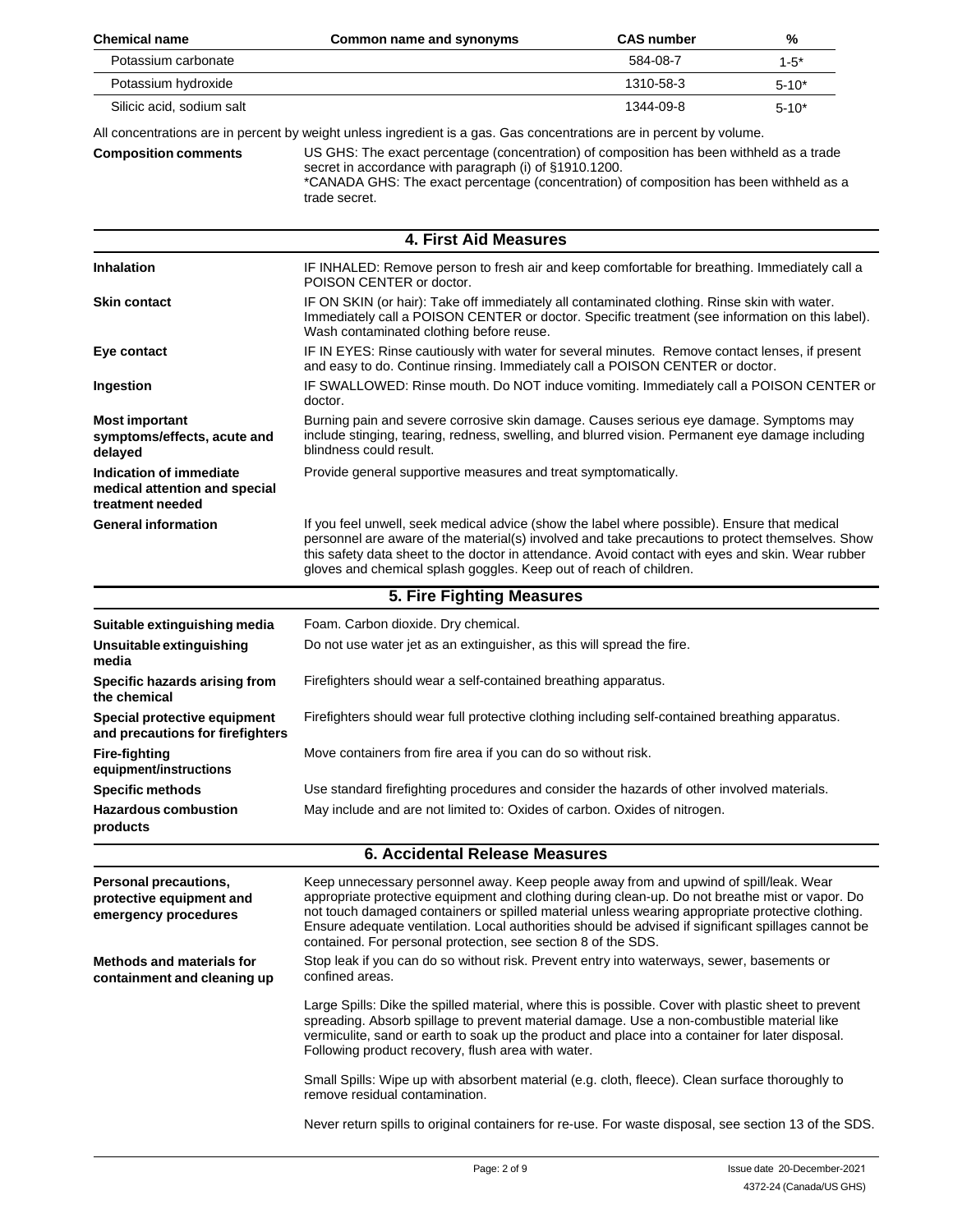| 7. Handling and Storage                                         |                                                                                                                                                                                                                                                                                                                                                                   |  |
|-----------------------------------------------------------------|-------------------------------------------------------------------------------------------------------------------------------------------------------------------------------------------------------------------------------------------------------------------------------------------------------------------------------------------------------------------|--|
| Precautions for safe handling                                   | Use only with adequate ventilation. Do not breathe mist or vapor. Do not get in eyes, on skin, or on<br>clothing. Avoid prolonged exposure. Wear appropriate personal protective equipment. Wash<br>thoroughly after handling. Use good industrial hygiene practices in handling this material. Keep<br>container tightly closed. When using do not eat or drink. |  |
| Conditions for safe storage,<br>including any incompatibilities | Store locked up. Store in a cool, dry place out of direct sunlight. Store in a corrosion resistant<br>container with a resistant inner liner. Store in a closed container away from incompatible materials.<br>Store away from incompatible materials (see Section 10 of the SDS). Keep out of reach of<br>children.                                              |  |
|                                                                 | 8. Exposure Controls/Personal Protection                                                                                                                                                                                                                                                                                                                          |  |

### **Occupational exposure limits**

| <b>Components</b>                                                     | Canada. Alberta OELs (Occupational Health & Safety Code, Schedule 1, Table 2)<br><b>Type</b> | Value                                                                                                                                                                                                                                                                                                                                                                                                  |  |
|-----------------------------------------------------------------------|----------------------------------------------------------------------------------------------|--------------------------------------------------------------------------------------------------------------------------------------------------------------------------------------------------------------------------------------------------------------------------------------------------------------------------------------------------------------------------------------------------------|--|
| Potassium hydroxide (CAS<br>1310-58-3)                                | Ceiling                                                                                      | $2$ mg/m $3$                                                                                                                                                                                                                                                                                                                                                                                           |  |
| Safety Regulation 296/97, as amended)                                 |                                                                                              | Canada. British Columbia OELs. (Occupational Exposure Limits for Chemical Substances, Occupational Health and                                                                                                                                                                                                                                                                                          |  |
| <b>Components</b>                                                     | <b>Type</b>                                                                                  | Value                                                                                                                                                                                                                                                                                                                                                                                                  |  |
| Potassium hydroxide (CAS<br>1310-58-3)                                | Ceiling                                                                                      | $2$ mg/m $3$                                                                                                                                                                                                                                                                                                                                                                                           |  |
| <b>Components</b>                                                     | Canada. Manitoba OELs (Reg. 217/2006, The Workplace Safety And Health Act)<br><b>Type</b>    | Value                                                                                                                                                                                                                                                                                                                                                                                                  |  |
| Potassium hydroxide (CAS<br>1310-58-3)                                | Ceiling                                                                                      | $2 \text{ mg/m}$                                                                                                                                                                                                                                                                                                                                                                                       |  |
|                                                                       | Canada. Ontario OELs. (Control of Exposure to Biological or Chemical Agents)                 |                                                                                                                                                                                                                                                                                                                                                                                                        |  |
| <b>Components</b>                                                     | <b>Type</b>                                                                                  | Value                                                                                                                                                                                                                                                                                                                                                                                                  |  |
| Potassium hydroxide (CAS<br>1310-58-3)                                | Ceiling                                                                                      | $2 \text{ mg/m}$ 3                                                                                                                                                                                                                                                                                                                                                                                     |  |
|                                                                       |                                                                                              | Canada. Quebec OELs. (Ministry of Labor - Regulation Respecting the Quality of the Work Environment)                                                                                                                                                                                                                                                                                                   |  |
| <b>Components</b>                                                     | <b>Type</b>                                                                                  | Value                                                                                                                                                                                                                                                                                                                                                                                                  |  |
| Potassium hydroxide (CAS<br>1310-58-3)                                | Ceiling                                                                                      | $2$ mg/m $3$                                                                                                                                                                                                                                                                                                                                                                                           |  |
|                                                                       |                                                                                              |                                                                                                                                                                                                                                                                                                                                                                                                        |  |
| <b>Components</b>                                                     | <b>Type</b>                                                                                  | Canada. Saskatchewan OELs (Occupational Health and Safety Regulations, 1996, Table 21)<br>Value                                                                                                                                                                                                                                                                                                        |  |
| Potassium hydroxide (CAS 1310-58-<br>3)                               | Ceiling                                                                                      | $2 \text{ mg/m}$                                                                                                                                                                                                                                                                                                                                                                                       |  |
| <b>US. ACGIH Threshold Limit Values</b>                               |                                                                                              |                                                                                                                                                                                                                                                                                                                                                                                                        |  |
| <b>Components</b>                                                     | <b>Type</b>                                                                                  | Value                                                                                                                                                                                                                                                                                                                                                                                                  |  |
| Potassium hydroxide (CAS<br>1310-58-3)                                | Ceiling                                                                                      | $2 \text{ mg/m}$                                                                                                                                                                                                                                                                                                                                                                                       |  |
| US. NIOSH: Pocket Guide to Chemical Hazards                           |                                                                                              |                                                                                                                                                                                                                                                                                                                                                                                                        |  |
| <b>Components</b>                                                     | <b>Type</b>                                                                                  | Value                                                                                                                                                                                                                                                                                                                                                                                                  |  |
| Potassium hydroxide (CAS<br>1310-58-3)                                | Ceiling                                                                                      | $2$ mg/m $3$                                                                                                                                                                                                                                                                                                                                                                                           |  |
| <b>Biological limit values</b>                                        | No biological exposure limits noted for the ingredient(s).                                   |                                                                                                                                                                                                                                                                                                                                                                                                        |  |
| <b>Exposure guidelines</b>                                            | ACGIH.                                                                                       | Chemicals listed in section 3 that are not listed here do not have established limit values for                                                                                                                                                                                                                                                                                                        |  |
| Appropriate engineering<br>controls                                   |                                                                                              | Good general ventilation (typically 10 air changes per hour) should be used. Ventilation rates<br>should be matched to conditions. If applicable, use process enclosures, local exhaust ventilation,<br>or other engineering controls to maintain airborne levels below recommended exposure limits. If<br>exposure limits have not been established, maintain airborne levels to an acceptable level. |  |
| Individual protection measures, such as personal protective equipment |                                                                                              |                                                                                                                                                                                                                                                                                                                                                                                                        |  |
| <b>Eye/face protection</b>                                            |                                                                                              | Wear safety glasses with side shields (or goggles) and a face shield.                                                                                                                                                                                                                                                                                                                                  |  |
| <b>Skin protection</b>                                                |                                                                                              |                                                                                                                                                                                                                                                                                                                                                                                                        |  |
| <b>Hand protection</b>                                                | Rubber gloves. Confirm with a reputable supplier first.                                      |                                                                                                                                                                                                                                                                                                                                                                                                        |  |
|                                                                       |                                                                                              |                                                                                                                                                                                                                                                                                                                                                                                                        |  |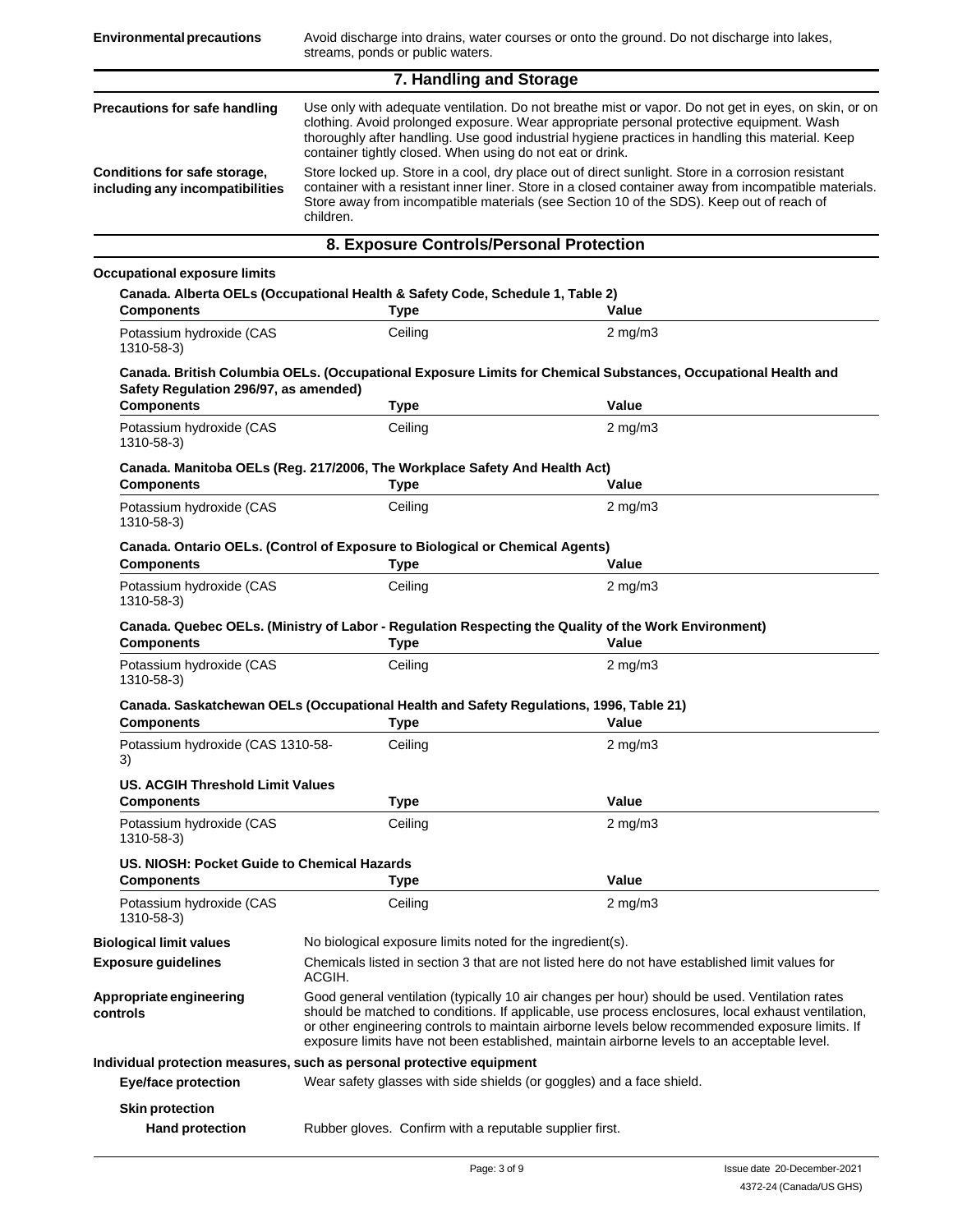| Other                                                                       | Wear appropriate chemical resistant clothing. As required by employer code.                                                                                                                                                                                                                                                                               |  |  |
|-----------------------------------------------------------------------------|-----------------------------------------------------------------------------------------------------------------------------------------------------------------------------------------------------------------------------------------------------------------------------------------------------------------------------------------------------------|--|--|
| <b>Respiratory protection</b>                                               | Where exposure quideline levels may be exceeded, use an approved NIOSH respirator.<br>Respirator should be selected by and used under the direction of a trained health and safety<br>professional following requirements found in OSHA's respirator standard (29 CFR 1910.134),<br>CAN/CSA-Z94.4 and ANSI's standard for respiratory protection (Z88.2). |  |  |
| <b>Thermal hazards</b>                                                      | Not applicable.                                                                                                                                                                                                                                                                                                                                           |  |  |
| When using do not eat or drink.<br><b>General hygiene</b><br>considerations |                                                                                                                                                                                                                                                                                                                                                           |  |  |
| 9. Physical and Chemical Properties                                         |                                                                                                                                                                                                                                                                                                                                                           |  |  |

| Appearance                                        | Clear              |
|---------------------------------------------------|--------------------|
| <b>Physical state</b>                             | Liquid.            |
| Form                                              | Liquid             |
| Color                                             | Orange             |
| Odor                                              | Pine               |
| <b>Odor threshold</b>                             | Not available.     |
| рH                                                | 13.6 (Concentrate) |
| Melting point/freezing point                      | Not available.     |
| Initial boiling point and boiling<br>range        | Not available.     |
| Pour point                                        | Not available.     |
| <b>Specific gravity</b>                           | Not available.     |
| <b>Partition coefficient</b><br>(n-octanol/water) | Not available.     |
| <b>Flash point</b>                                | Not available.     |
| <b>Evaporation rate</b>                           | Not available.     |
| Flammability (solid, gas)                         | Not applicable.    |
| Upper/lower flammability or explosive limits      |                    |
| <b>Flammability limit - lower</b><br>(%)          | Not available.     |
| <b>Flammability limit - upper</b><br>(%)          | Not available.     |
| Explosive limit - lower (%)                       | Not available.     |
| Explosive limit - upper (%)                       | Not available.     |
| Vapor pressure                                    | Not available.     |
| Vapor density                                     | Not available.     |
| <b>Relative density</b>                           | Not available.     |
| Solubility(ies)                                   | Not available.     |
| <b>Auto-ignition temperature</b>                  | Not available.     |
| <b>Decomposition temperature</b>                  | Not available.     |
| <b>Viscosity</b>                                  | Not available.     |
| <b>Other information</b>                          |                    |
| <b>Explosive properties</b>                       | Not explosive.     |
| <b>Oxidizing properties</b>                       | Not oxidizing.     |
|                                                   |                    |

### **10. Stability and Reactivity**

| <b>Reactivity</b>                            | May be corrosive to metals. Reacts violently with acids. This product may react with strong<br>oxidizing agents. |
|----------------------------------------------|------------------------------------------------------------------------------------------------------------------|
| <b>Possibility of hazardous</b><br>reactions | Hazardous polymerization does not occur.                                                                         |
| <b>Chemical stability</b>                    | Stable under recommended storage conditions.                                                                     |
| <b>Conditions to avoid</b>                   | Do not mix with other chemicals.                                                                                 |
| Incompatible materials                       | Acids. Strong oxidizing agents. Metals.                                                                          |
| <b>Hazardous decomposition</b><br>products   | May include and are not limited to: Oxides of carbon. Oxides of nitrogen.                                        |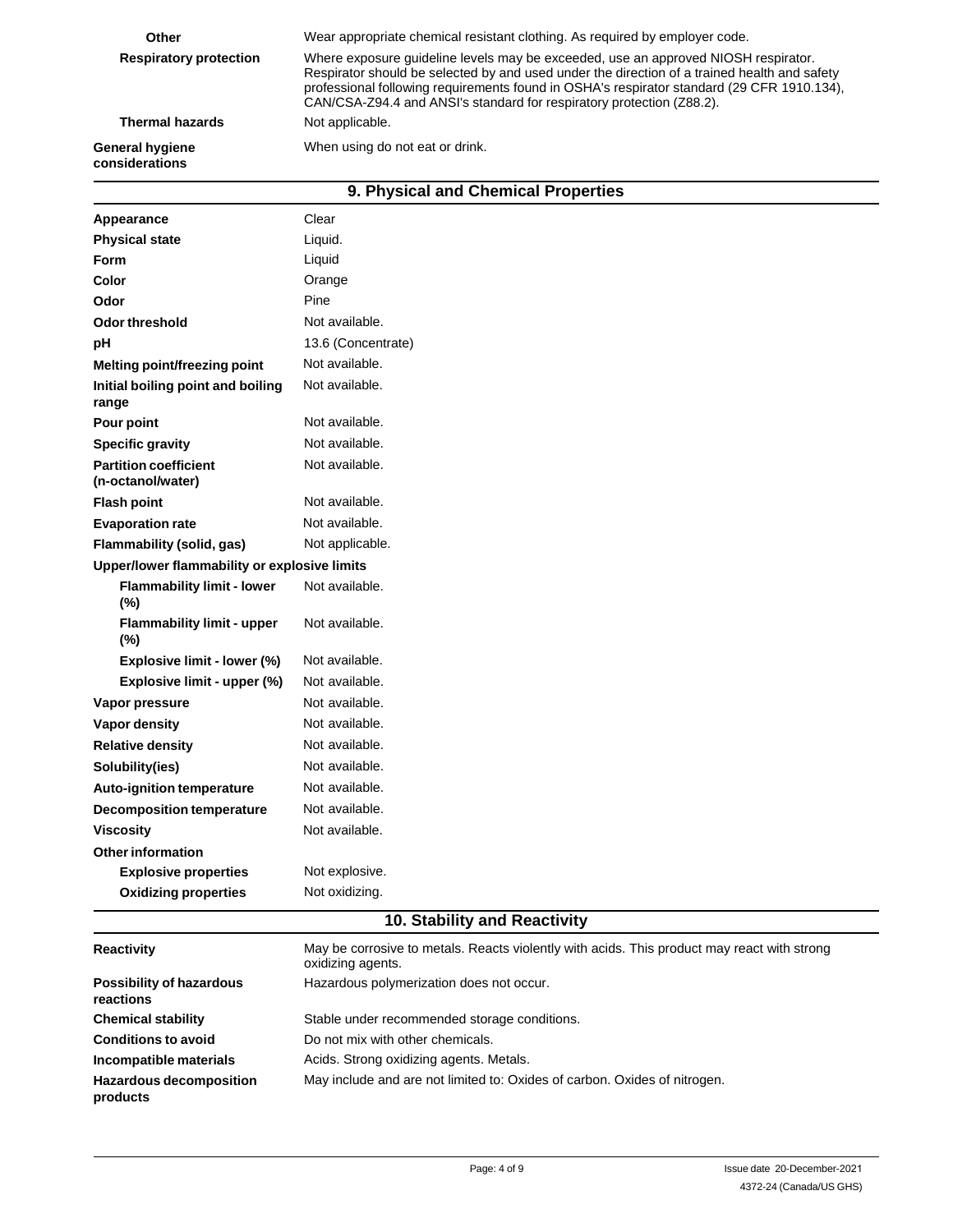### **11. Toxicological Information**

| <b>Routes of exposure</b>                                                          | Eye, Skin contact, Inhalation, Ingestion.                                                                                                                                                                             |                                          |  |
|------------------------------------------------------------------------------------|-----------------------------------------------------------------------------------------------------------------------------------------------------------------------------------------------------------------------|------------------------------------------|--|
| Information on likely routes of exposure                                           |                                                                                                                                                                                                                       |                                          |  |
| Ingestion                                                                          | Causes digestive tract burns. May cause stomach distress, nausea or vomiting.                                                                                                                                         |                                          |  |
| Inhalation                                                                         | May cause irritation to the respiratory system. Prolonged inhalation may be harmful.                                                                                                                                  |                                          |  |
| <b>Skin contact</b>                                                                | Causes severe skin burns.                                                                                                                                                                                             |                                          |  |
| Eye contact                                                                        | Causes serious eye damage.                                                                                                                                                                                            |                                          |  |
| Symptoms related to the<br>physical, chemical and<br>toxicological characteristics | Burning pain and severe corrosive skin damage. Causes serious eye damage. Symptoms may<br>include stinging, tearing, redness, swelling, and blurred vision. Permanent eye damage including<br>blindness could result. |                                          |  |
| Information on toxicological effects                                               |                                                                                                                                                                                                                       |                                          |  |
| <b>Acute toxicity</b>                                                              |                                                                                                                                                                                                                       |                                          |  |
| <b>Components</b>                                                                  | <b>Species</b>                                                                                                                                                                                                        | <b>Test Results</b>                      |  |
| Alkyl polyglycoside (CAS 110615-47-9)<br><b>Acute</b><br>Dermal<br>LD50            | Rabbit                                                                                                                                                                                                                | > 2000 mg/kg, 24 Hours, ECHA             |  |
| Inhalation<br>LC50                                                                 | Not available                                                                                                                                                                                                         |                                          |  |
| Oral<br>LD50                                                                       | Rat                                                                                                                                                                                                                   | > 5000 mg/kg, ECHA<br>> 2000 mg/kg, ECHA |  |
| Amines, C10-16 alkyldimethyl, N-oxides (CAS 70592-80-2)                            |                                                                                                                                                                                                                       |                                          |  |
| <b>Acute</b><br>Dermal<br>LD50                                                     | Not available                                                                                                                                                                                                         |                                          |  |
| Inhalation<br><b>LC50</b>                                                          | Not available                                                                                                                                                                                                         |                                          |  |
| Oral<br>LD50                                                                       | Rat                                                                                                                                                                                                                   | 1330 mg/kg, Charlotte Products           |  |
| Glucopyranose, oligomeric, decyl octyl glycosides (CAS 68515-73-1)                 |                                                                                                                                                                                                                       |                                          |  |
| Acute                                                                              |                                                                                                                                                                                                                       |                                          |  |
| Dermal<br>LD50                                                                     | Rabbit                                                                                                                                                                                                                | > 2000 mg/kg, 24 Hours, ECHA             |  |
| Inhalation<br><b>LC50</b>                                                          | Not available                                                                                                                                                                                                         |                                          |  |
| Oral<br>LD50                                                                       | Rat                                                                                                                                                                                                                   | > 5000 mg/kg, ECHA<br>> 2000 mg/kg, BASF |  |
| Potassium carbonate (CAS 584-08-7)                                                 |                                                                                                                                                                                                                       |                                          |  |
| <b>Acute</b><br>Dermal<br>LD50                                                     | Rabbit                                                                                                                                                                                                                | > 2000 mg/kg, 24 Hours, ECHA             |  |
| Inhalation<br><b>LC50</b>                                                          | Rat                                                                                                                                                                                                                   | > 5 mg/L, 4.5 Hours, Armand              |  |
| Oral                                                                               |                                                                                                                                                                                                                       |                                          |  |
| LD50                                                                               | Mouse                                                                                                                                                                                                                 | 2570 mg/kg, HSDB                         |  |
|                                                                                    | Rat                                                                                                                                                                                                                   | > 2000 mg/kg, ECHA                       |  |
|                                                                                    |                                                                                                                                                                                                                       | 2100 mg/kg, ECHA                         |  |
|                                                                                    |                                                                                                                                                                                                                       | 1983 mg/kg, ECHA                         |  |
|                                                                                    |                                                                                                                                                                                                                       |                                          |  |
|                                                                                    |                                                                                                                                                                                                                       | 1900 mg/kg, ECHA                         |  |
|                                                                                    |                                                                                                                                                                                                                       | 1870 mg/kg, LOLI                         |  |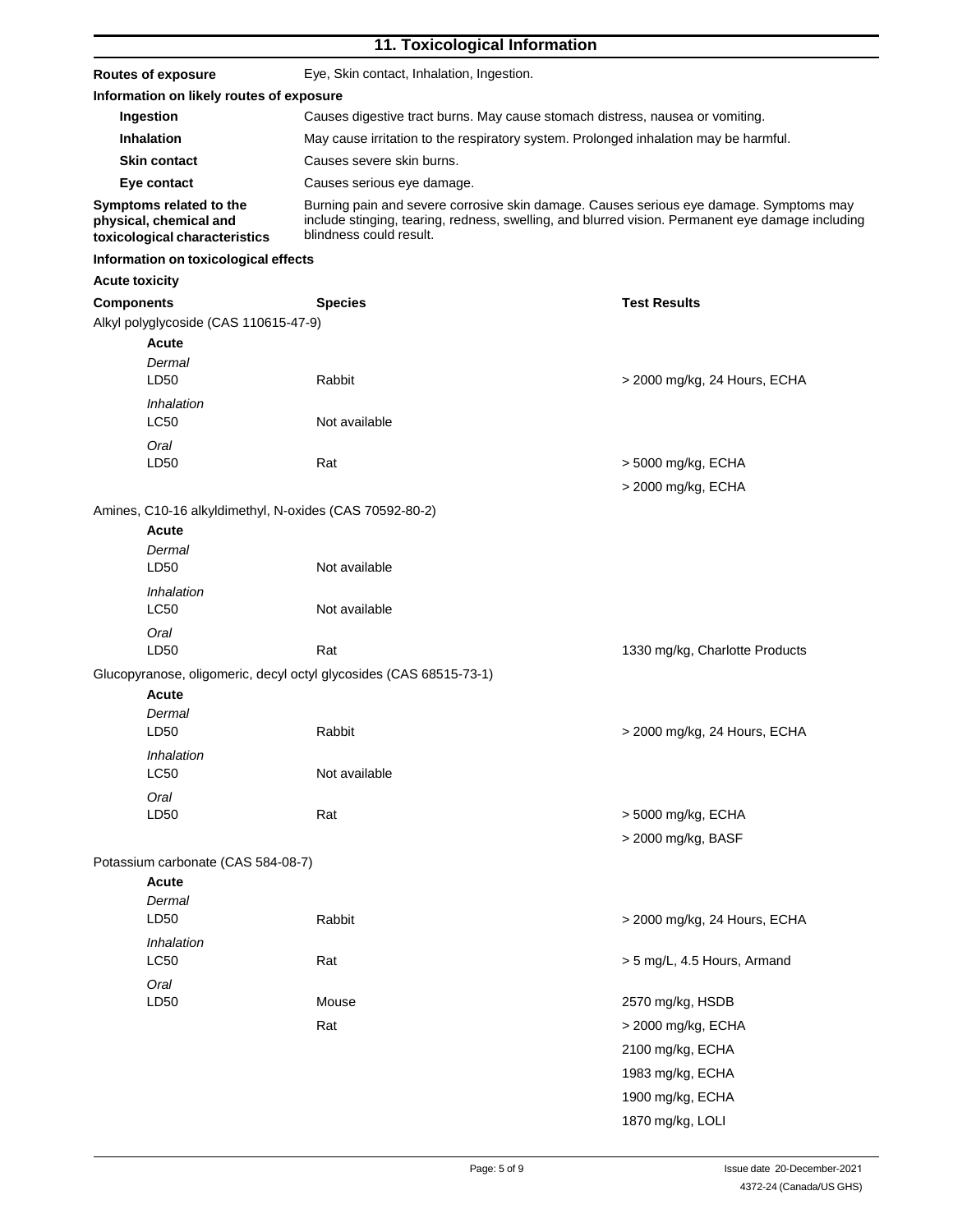| <b>Components</b>      |                                                       | <b>Species</b>                                                               |          | <b>Test Results</b>                        |  |
|------------------------|-------------------------------------------------------|------------------------------------------------------------------------------|----------|--------------------------------------------|--|
|                        | Potassium hydroxide (CAS 1310-58-3)                   |                                                                              |          |                                            |  |
|                        | Acute                                                 |                                                                              |          |                                            |  |
|                        | Dermal                                                |                                                                              |          |                                            |  |
|                        | LD50                                                  | Not available                                                                |          |                                            |  |
|                        | Inhalation                                            |                                                                              |          |                                            |  |
|                        | <b>LC50</b>                                           | Not available                                                                |          |                                            |  |
|                        | Oral                                                  |                                                                              |          |                                            |  |
|                        | LD50                                                  | Rat                                                                          |          | 388 mg/kg, ECHA                            |  |
|                        |                                                       |                                                                              |          | 365 mg/kg, ECHA                            |  |
|                        |                                                       |                                                                              |          | 333 mg/kg, ECHA                            |  |
|                        |                                                       |                                                                              |          | 273 mg/kg                                  |  |
|                        |                                                       |                                                                              |          |                                            |  |
|                        | Silicic acid, sodium salt (CAS 1344-09-8)<br>Acute    |                                                                              |          |                                            |  |
|                        | Dermal                                                |                                                                              |          |                                            |  |
|                        | LD50                                                  | Rat                                                                          |          | > 5000 mg/kg, 24 Hours, ECHA               |  |
|                        | Inhalation                                            |                                                                              |          |                                            |  |
|                        | <b>LC50</b>                                           | Rat                                                                          |          | > 2.1 mg/L, 4 Hours, ECHA                  |  |
|                        |                                                       |                                                                              |          |                                            |  |
|                        | Oral<br>LD50                                          | Mouse                                                                        |          | 1100 mg/kg, Toxic and Hazardous            |  |
|                        |                                                       |                                                                              |          | Industrial Chemicals Safety Manual. Tokyo, |  |
|                        |                                                       |                                                                              |          | Japan                                      |  |
|                        |                                                       | Rat                                                                          |          | 5150 mg/kg, ECHA                           |  |
|                        |                                                       |                                                                              |          | 3400 mg/kg, ECHA                           |  |
|                        |                                                       |                                                                              |          | 1.1 g/kg, HSDB                             |  |
|                        |                                                       |                                                                              |          |                                            |  |
|                        | <b>Skin corrosion/irritation</b>                      | Causes severe skin burns and eye damage.                                     |          |                                            |  |
|                        | <b>Exposure minutes</b>                               | Not available.                                                               |          |                                            |  |
|                        | Erythema value                                        | Not available.                                                               |          |                                            |  |
|                        | Oedema value                                          | Not available.                                                               |          |                                            |  |
| irritation             | Serious eye damage/eye                                | Causes serious eye damage.                                                   |          |                                            |  |
|                        | <b>Corneal opacity value</b>                          | Not available.                                                               |          |                                            |  |
|                        | Iris lesion value                                     | Not available.                                                               |          |                                            |  |
| value                  | Conjunctival reddening                                | Not available.                                                               |          |                                            |  |
|                        | Conjunctival oedema value                             | Not available.                                                               |          |                                            |  |
|                        | Recover days                                          | Not available.                                                               |          |                                            |  |
|                        | Respiratory or skin sensitization                     |                                                                              |          |                                            |  |
|                        | Canada - Alberta OELs: Irritant                       |                                                                              |          |                                            |  |
|                        | Potassium hydroxide (CAS 1310-58-3)                   |                                                                              | Irritant |                                            |  |
|                        | <b>Respiratory sensitization</b>                      | Not a respiratory sensitizer.                                                |          |                                            |  |
|                        | <b>Skin sensitization</b>                             | This product is not expected to cause skin sensitization.                    |          |                                            |  |
| <b>Mutagenicity</b>    |                                                       | Non-hazardous by WHMIS/OSHA criteria.                                        |          |                                            |  |
|                        | Carcinogenicity                                       | Non-hazardous by WHMIS/OSHA criteria.                                        |          |                                            |  |
|                        |                                                       | US. OSHA Specifically Regulated Substances (29 CFR 1910.1001-1050)           |          |                                            |  |
|                        | Not listed.                                           |                                                                              |          |                                            |  |
|                        | <b>Reproductive toxicity</b>                          | This product is not expected to cause reproductive or developmental effects. |          |                                            |  |
| <b>Teratogenicity</b>  |                                                       | Non-hazardous by WHMIS/OSHA criteria.                                        |          |                                            |  |
|                        | Specific target organ toxicity -<br>single exposure   | Not classified.                                                              |          |                                            |  |
|                        | Specific target organ toxicity -<br>repeated exposure | Not classified.                                                              |          |                                            |  |
|                        | <b>Aspiration hazard</b>                              | Not an aspiration hazard.                                                    |          |                                            |  |
| <b>Chronic effects</b> |                                                       | Prolonged inhalation may be harmful.                                         |          |                                            |  |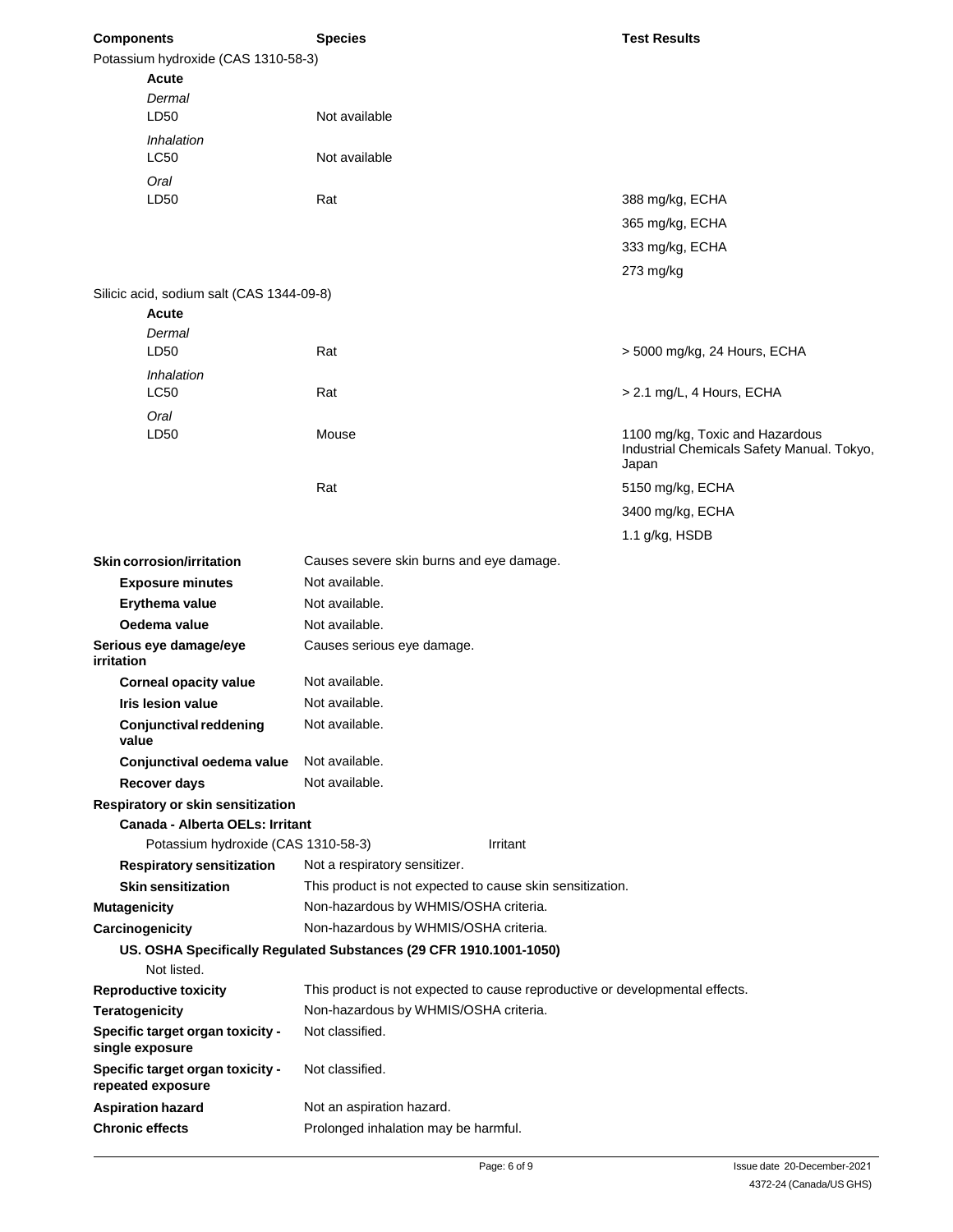|                                                                      |                                                                                                                                                                                                                            | 12. Ecological Information                                                                                                                                                                  |                            |
|----------------------------------------------------------------------|----------------------------------------------------------------------------------------------------------------------------------------------------------------------------------------------------------------------------|---------------------------------------------------------------------------------------------------------------------------------------------------------------------------------------------|----------------------------|
| <b>Ecotoxicity</b>                                                   | Components of this product have been identified as having potential environmental concerns. See<br>below                                                                                                                   |                                                                                                                                                                                             |                            |
| Ecotoxicological data                                                |                                                                                                                                                                                                                            |                                                                                                                                                                                             |                            |
| <b>Components</b>                                                    |                                                                                                                                                                                                                            | <b>Species</b>                                                                                                                                                                              | <b>Test Results</b>        |
| Potassium hydroxide (CAS 1310-58-3)                                  |                                                                                                                                                                                                                            |                                                                                                                                                                                             |                            |
| <b>Aquatic</b>                                                       |                                                                                                                                                                                                                            |                                                                                                                                                                                             |                            |
| Fish                                                                 | <b>LC50</b>                                                                                                                                                                                                                | Western mosquitofish (Gambusia affinis) 80 mg/L, 96 hours                                                                                                                                   |                            |
| Silicic acid, sodium salt (CAS 1344-09-8)                            |                                                                                                                                                                                                                            |                                                                                                                                                                                             |                            |
| <b>Aquatic</b>                                                       |                                                                                                                                                                                                                            |                                                                                                                                                                                             |                            |
| Crustacea                                                            | EC50                                                                                                                                                                                                                       | Water flea (Ceriodaphnia dubia)                                                                                                                                                             | 0.28 - 0.57 mg/L, 48 hours |
| Fish                                                                 | <b>LC50</b>                                                                                                                                                                                                                | Western mosquitofish (Gambusia affinis) 1800 mg/L, 96 hours                                                                                                                                 |                            |
| Persistence and degradability                                        |                                                                                                                                                                                                                            | No data is available on the degradability of this product.                                                                                                                                  |                            |
| <b>Bioaccumulative potential</b>                                     | No data available.                                                                                                                                                                                                         |                                                                                                                                                                                             |                            |
| <b>Mobility in soil</b>                                              | No data available.                                                                                                                                                                                                         |                                                                                                                                                                                             |                            |
| <b>Mobility in general</b>                                           | Not available.                                                                                                                                                                                                             |                                                                                                                                                                                             |                            |
| Other adverse effects                                                |                                                                                                                                                                                                                            | No other adverse environmental effects (e.g. ozone depletion, photochemical ozone creation<br>potential, endocrine disruption, global warming potential) are expected from this component.  |                            |
|                                                                      |                                                                                                                                                                                                                            | <b>13. Disposal Considerations</b>                                                                                                                                                          |                            |
| <b>Disposal instructions</b>                                         |                                                                                                                                                                                                                            | Collect and reclaim or dispose in sealed containers at licensed waste disposal site. Dispose of<br>contents/container in accordance with local/regional/national/international regulations. |                            |
| Local disposal regulations                                           |                                                                                                                                                                                                                            | Dispose in accordance with all applicable regulations.                                                                                                                                      |                            |
| Hazardous waste code                                                 | D002: Waste Corrosive material $[PH \le 2$ or =>12.5, or corrosive to steel]<br>The waste code should be assigned in discussion between the user, the producer and the waste<br>disposal company.                          |                                                                                                                                                                                             |                            |
| Waste from residues / unused<br>products                             | Dispose of in accordance with local regulations. Empty containers or liners may retain some<br>product residues. This material and its container must be disposed of in a safe manner (see:<br>Disposal instructions).     |                                                                                                                                                                                             |                            |
| <b>Contaminated packaging</b>                                        | Since emptied containers may retain product residue, follow label warnings even after container is<br>emptied. Empty containers should be taken to an approved waste handling site for recycling or<br>disposal.           |                                                                                                                                                                                             |                            |
|                                                                      |                                                                                                                                                                                                                            | <b>14. Transport Information</b>                                                                                                                                                            |                            |
| <b>Transport of Dangerous Goods</b><br>(TDG) Proof of Classification | Classification Method: Classified as per Part 2, Sections 2.1 – 2.8 of the Transportation of<br>Dangerous Goods Regulations. If applicable, the technical name and the classification of the<br>product will appear below. |                                                                                                                                                                                             |                            |
| U.S. Department of Transportation (DOT)                              |                                                                                                                                                                                                                            |                                                                                                                                                                                             |                            |
| <b>Basic shipping requirements:</b>                                  |                                                                                                                                                                                                                            |                                                                                                                                                                                             |                            |
| <b>UN number</b>                                                     | <b>UN3266</b>                                                                                                                                                                                                              |                                                                                                                                                                                             |                            |
| Proper shipping name<br><b>Technical name</b>                        | Potassium hydroxide                                                                                                                                                                                                        | Corrosive liquid, basic, inorganic, n.o.s.                                                                                                                                                  |                            |
| <b>Hazard class</b>                                                  | 8                                                                                                                                                                                                                          |                                                                                                                                                                                             |                            |
| <b>Packing group</b>                                                 | Ш                                                                                                                                                                                                                          |                                                                                                                                                                                             |                            |
| <b>Special provisions</b>                                            | 386, B2, IB2, T11, TP2, TP27                                                                                                                                                                                               |                                                                                                                                                                                             |                            |
| <b>Packaging exceptions</b>                                          | 154                                                                                                                                                                                                                        |                                                                                                                                                                                             |                            |
| Packaging bulk                                                       | 202<br>Packaging non bulk<br>242                                                                                                                                                                                           |                                                                                                                                                                                             |                            |
| <b>Transportation of Dangerous Goods (TDG - Canada)</b>              |                                                                                                                                                                                                                            |                                                                                                                                                                                             |                            |
| <b>Basic shipping requirements:</b>                                  |                                                                                                                                                                                                                            |                                                                                                                                                                                             |                            |
| <b>UN</b> number                                                     | <b>UN3266</b>                                                                                                                                                                                                              |                                                                                                                                                                                             |                            |
| Proper shipping name                                                 |                                                                                                                                                                                                                            | CORROSIVE LIQUID, BASIC, INORGANIC, N.O.S.                                                                                                                                                  |                            |
| <b>Technical name</b><br><b>Hazard class</b>                         | Potassium hydroxide<br>8                                                                                                                                                                                                   |                                                                                                                                                                                             |                            |
| Packing group                                                        | Ш                                                                                                                                                                                                                          |                                                                                                                                                                                             |                            |
| <b>Special provisions</b>                                            | 16                                                                                                                                                                                                                         |                                                                                                                                                                                             |                            |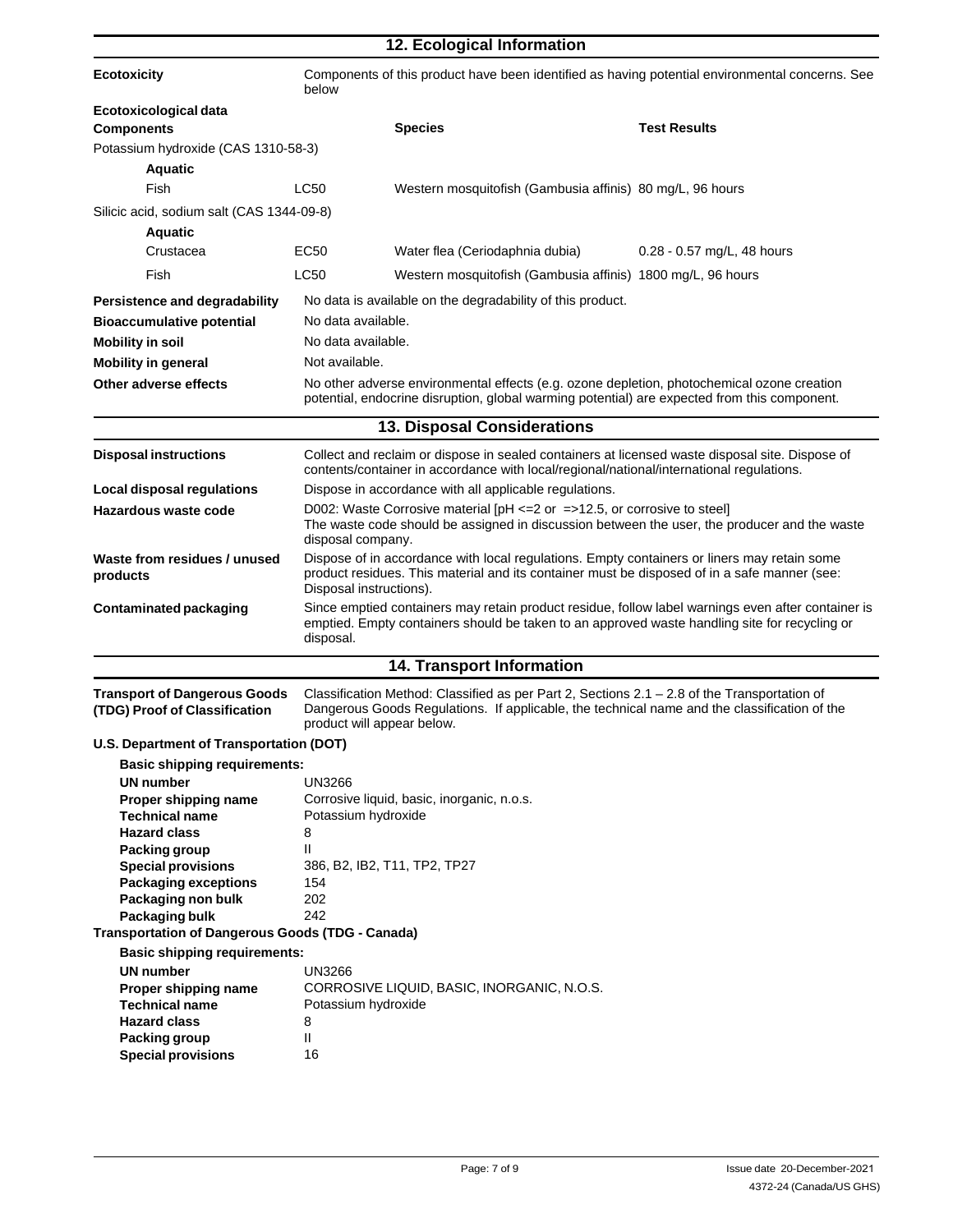

## **15. Regulatory Information**

| <b>Canadian federal regulations</b>                                                                                                 | This product has been classified in accordance with the hazard criteria of the HPR and the SDS<br>contains all the information required by the HPR. |  |  |  |
|-------------------------------------------------------------------------------------------------------------------------------------|-----------------------------------------------------------------------------------------------------------------------------------------------------|--|--|--|
| Export Control List (CEPA 1999, Schedule 3)<br>Not listed.<br><b>Greenhouse Gases</b><br>Not listed.                                |                                                                                                                                                     |  |  |  |
| <b>Precursor Control Regulations</b>                                                                                                |                                                                                                                                                     |  |  |  |
| Not regulated.<br><b>WHMIS 2015 Exemptions</b>                                                                                      | Not applicable                                                                                                                                      |  |  |  |
| <b>US federal regulations</b>                                                                                                       | This product is a "Hazardous Chemical" as defined by the OSHA Hazard Communication<br>Standard, 29 CFR 1910.1200.                                   |  |  |  |
|                                                                                                                                     | TSCA Section 12(b) Export Notification (40 CFR 707, Subpt. D)                                                                                       |  |  |  |
| All chemicals used are on the TSCA inventory.<br><b>CERCLA Hazardous Substance List (40 CFR 302.4)</b>                              |                                                                                                                                                     |  |  |  |
| Potassium hydroxide (CAS 1310-58-3)<br>Listed.<br>US. OSHA Specifically Regulated Substances (29 CFR 1910.1001-1050)<br>Not listed. |                                                                                                                                                     |  |  |  |
|                                                                                                                                     | Superfund Amendments and Reauthorization Act of 1986 (SARA)                                                                                         |  |  |  |
| <b>Hazard categories</b>                                                                                                            | Immediate Hazard - Yes<br>Delayed Hazard - No<br>Fire Hazard - No<br>Pressure Hazard - No<br>Reactivity Hazard - No                                 |  |  |  |
| <b>SARA 302 Extremely</b>                                                                                                           | <b>No</b>                                                                                                                                           |  |  |  |
| hazardous substance                                                                                                                 |                                                                                                                                                     |  |  |  |
| SARA 311/312 Hazardous<br>chemical                                                                                                  | No                                                                                                                                                  |  |  |  |
| SARA 313 (TRI reporting)<br>Not regulated.                                                                                          |                                                                                                                                                     |  |  |  |
| Other federal regulations                                                                                                           |                                                                                                                                                     |  |  |  |
|                                                                                                                                     | Clean Air Act (CAA) Section 112 Hazardous Air Pollutants (HAPs) List                                                                                |  |  |  |
| Not regulated.                                                                                                                      | Clean Air Act (CAA) Section 112(r) Accidental Release Prevention (40 CFR 68.130)                                                                    |  |  |  |
| Not regulated.                                                                                                                      |                                                                                                                                                     |  |  |  |
| <b>Clean Water Act (CWA)</b><br><b>Section 112(r) (40 CFR</b><br>68.130)                                                            | Hazardous substance                                                                                                                                 |  |  |  |